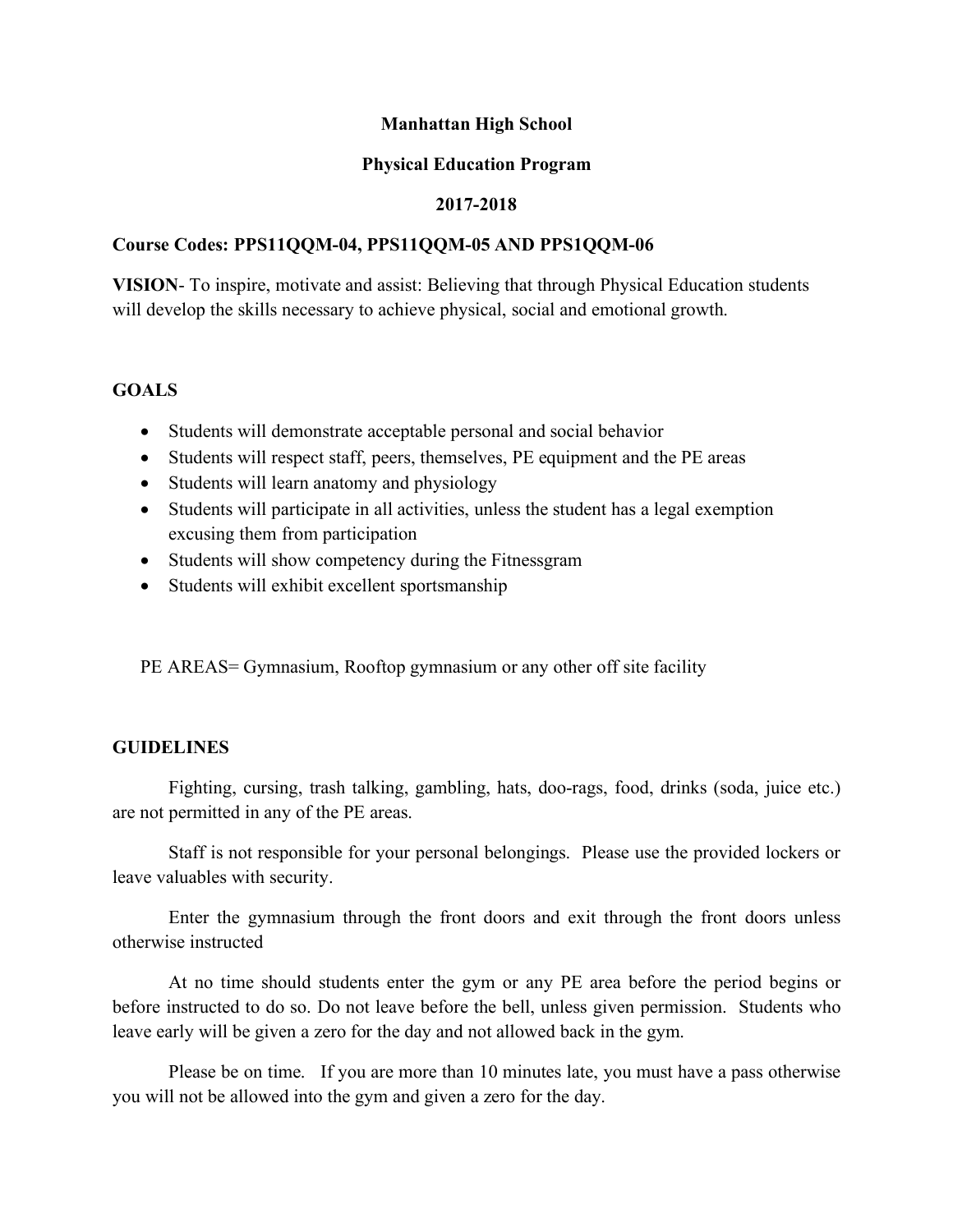Please maintain personal hygiene. The staff can provide hygiene items for your personal use. Confidentiality will be used by the staff for the students who ask for personal hygiene items.

Please be prepared to participate in all activities. Refusal to do so will result in a lower grade and possible failure for the semester. (Changing of clothes is recommended after activities.)

All PE activities will take place in the main gymnasium/rooftop deck/or weight room. On occasion trips will be taken, with signed permission slips only, to area parks and city facilities.

At any time the gym can be closed for other activities or repairs. There will be no makeup classes for the time the gymnasium is closed, however students present that day will receive full credit for their attendance.

#### **CONSEQUENCES**

The consequence for "negative" student behavior can result in any or all of the following:

Written up – letter is sent to the principal, parent/guardian, and a copy placed in the student file.

Phone call to parent/guardian

Conference with the parent or guardian

Suspension from PE for a period of one week

Parent/guardian must meet with the PE staff before student will be allowed back into class. Student will be sent to save room during the suspension period and work will be provided. During this time the student cannot participate in any PE activities or PSAL events.

PE staff will meet with parent/guardian and the student. PE will be dropped from the student's schedule. Student will have to take PE classes after schools or during the Summer. The student will be banned from all PE activities or PSAL events.

#### **NEGATIVE STUDENT BEHAVIOR**

Fighting, threatening students, inappropriate sexual behavior, destruction of school property, cursing staff or disruption of class.